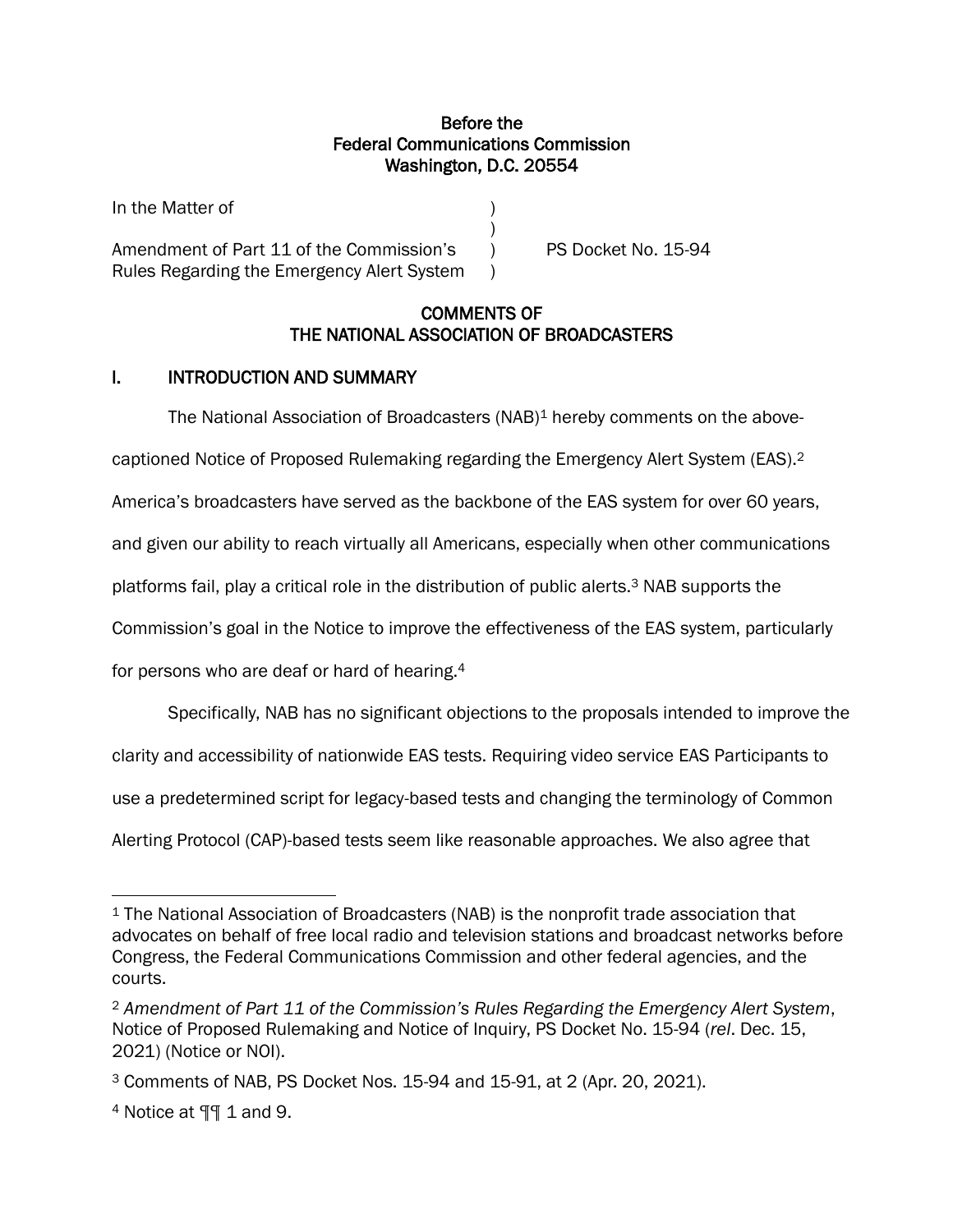increasing the use of CAP alerting is a worthwhile endeavor, given its superior capabilities to provide more information that can enhance the accessibility of EAS messages.<sup>5</sup> That said, NAB has two concerns. First, EAS Participants will require sufficient lead time to implement both of these proposed changes, especially the approach to expanding CAP, which will depend on the availability of software upgrades that allow broadcasters to automatically poll the Integrated Public Alert and Warning System (IPAWS) for a CAP version of legacy-based State, Local or National Weather Service (NWS) alerts, and process the CAP version instead of the legacy-based alert.

Second, NAB understands that the proposals in the Notice are intended to apply only to video service EAS Participants, such as broadcast television stations. The FCC states this explicitly for the proposed use of a predetermined script for the nationwide EAS tests.<sup>6</sup> The Notice also specifies that the purpose of the CAP-related obligation is to promote the ability of EAS alerting to provide matching visual and audio messages, to increase the clarity of alerts for persons who are deaf and hard of hearing.<sup>7</sup> Thus, it seems inappropriate to impose the same obligation on audio-only EAS Participants, at least on the same terms as video service providers, as they do not contribute to the visual accessibility of EAS messages.

### II. NAB SUPPORTS IMPROVING THE ACCESSIBILITY OF NATIONWIDE EAS TESTS

The Notice describes the architecture of the legacy EAS system, and the limits it places on the information conveyed in an EAS alert.<sup>8</sup> Essentially, the visual crawl of an EAS message is constructed automatically from the EAS fixed header codes chosen by an alert originator for

<sup>5</sup> *Id*. at ¶ 18.

<sup>6</sup> *Id*. at ¶ 10.

<sup>7</sup> *Id*. at ¶¶ 18 -19.

<sup>8</sup> *Id*. at ¶¶ 3-4 and 6.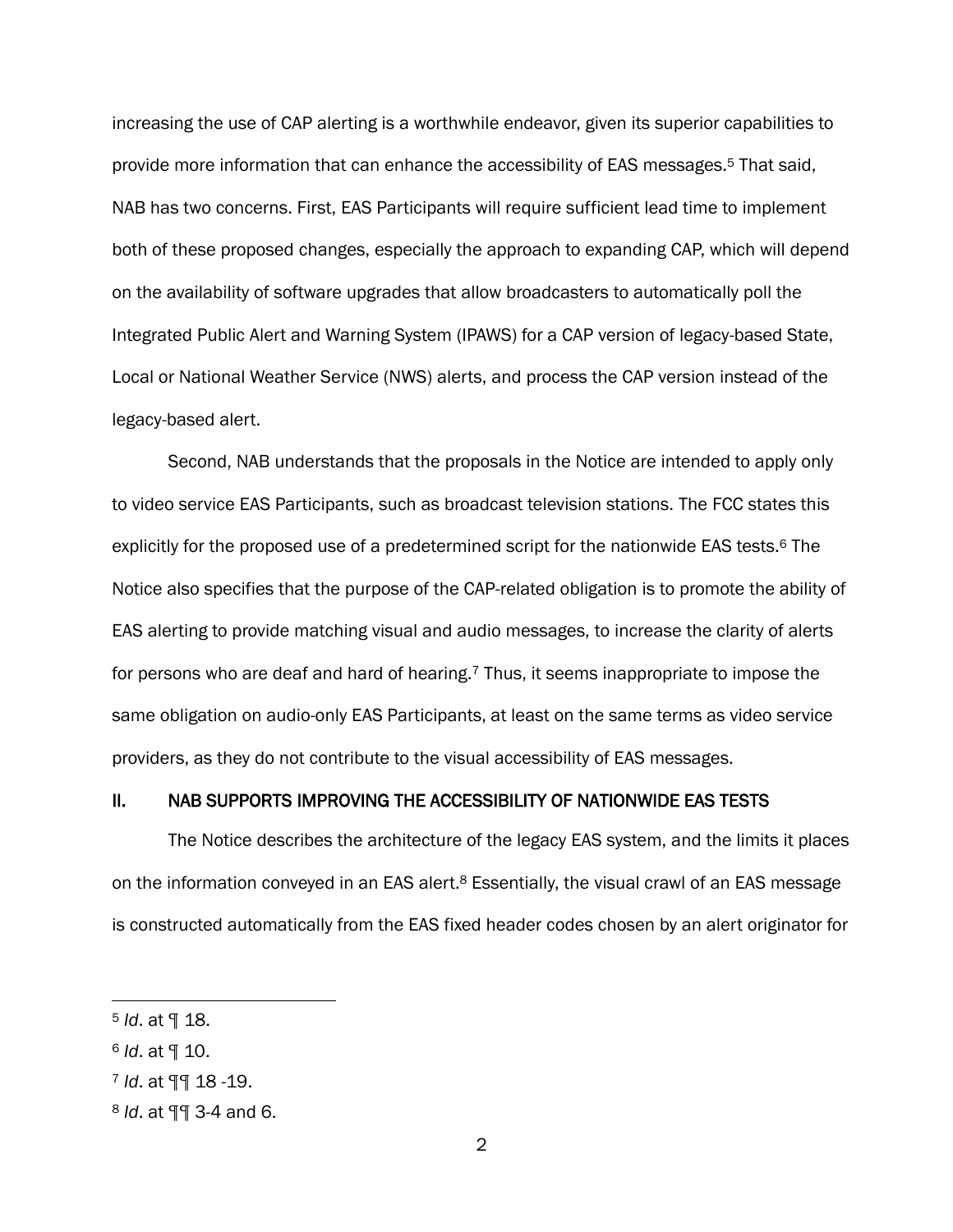a particular event, while the alert originator separately creates the audio message to include whatever information they deem appropriate. Thus, the texts of the aural and visual components sometimes do not match, and the audio message may contain useful information that is not accessible in a crawl to persons who are deaf or hard of hearing. An alert originator can prevent this issue by creating an aural message that matches the barebones information in the visual crawl, although doing so could deprive hearing individuals of information that could be included in the aural message.

On the other hand, CAP-based alerts are transmitted over Internet Protocol (IP) links and can convey more information than legacy alerts, such as picture and audio files and URL links. CAP also allows an alert originator to include a transcription of the audio EAS message in the enhanced text field, which must be used by EAS participants to construct the visual crawl of the EAS message. Thus, an originator can choose to ensure that the audio and visual messages in a CAP alert match and accessible to persons who are deaf or hard of hearing.<sup>9</sup>

The Commission proposes two changes to enable alert originators to clarify the visual message accompanying nationwide EAS tests. For EAS-based tests containing the NPT event code with the "All-U.S." location code, the Commission proposes to require that video service EAS Participants use a scripted text for the visual crawl, instead of automatically constructing the crawl from the EAS header codes.<sup>10</sup> For CAP-based nationwide EAS tests, the FCC proposes to change the terminology of the relevant header code (NPT), which is used to construct the test's visual crawl, from "National Periodic Test" to "Nationwide Test of the Emergency Alert System."<sup>11</sup> The FCC further seeks comment on whether to change the

<sup>9</sup> *Id*. at ¶¶ 8-9.

<sup>10</sup> *Id*. at ¶ 11.

<sup>11</sup> *Id*. at ¶ 12.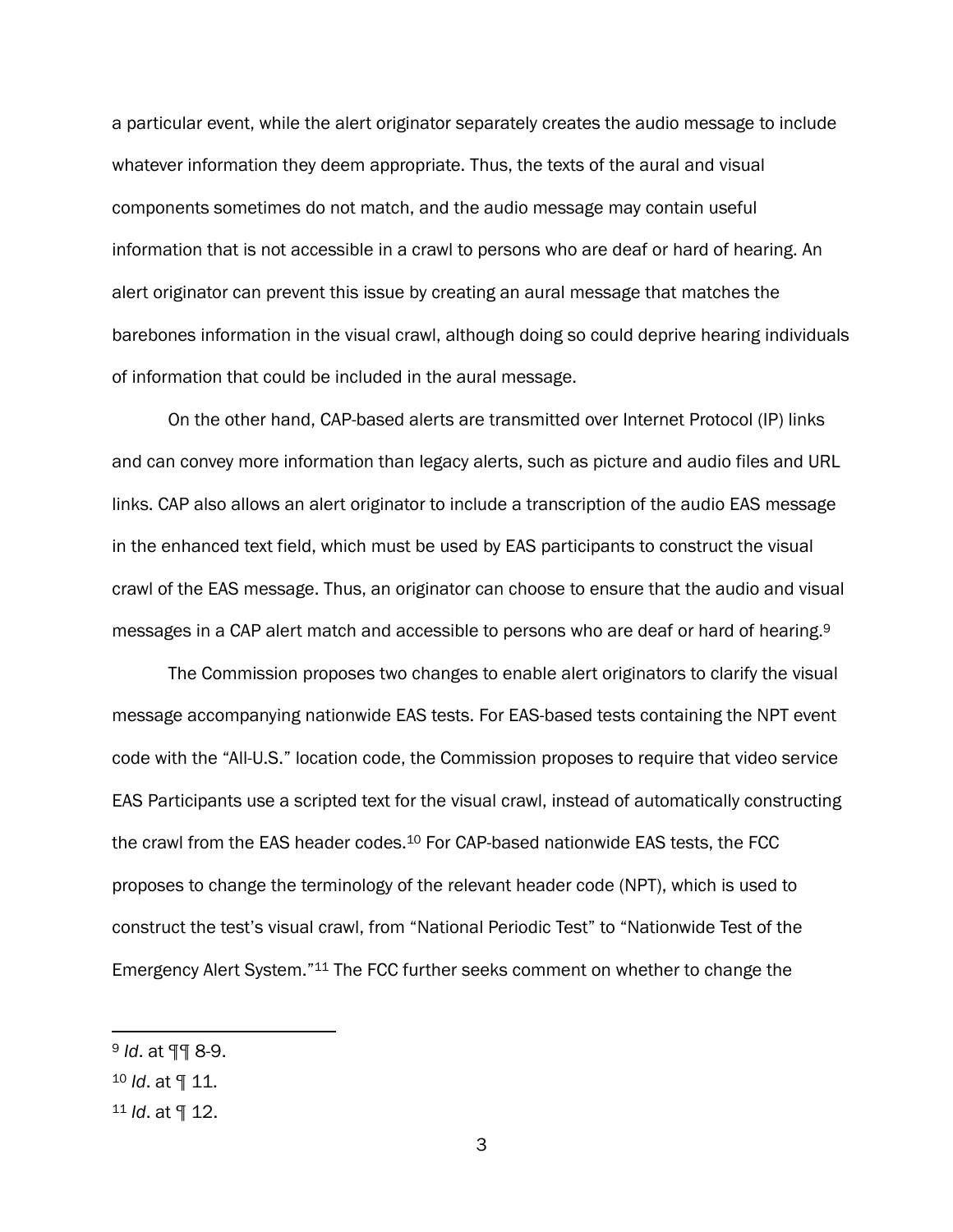terminology for the PEP originator code used in a nationwide EAS test from m "Primary Entry Point system" to "National Authority."

NAB has no material objections to either proposal. Using a predetermined script will provide a clearer description of the test than a strict translation of the header code elements. This approach will also allow for a uniform visual message across different EAS devices, and facilitate the ability of the nationwide test message originator (i.e., the FEMA IPAWS PMO) to ensure that the audio component of the message matches the visual component.<sup>12</sup> NAB presumes that the test message originator will be responsible for inserting the correct start and end times for the test, allowing video service EAS Participants to simply automatically process and relay the test as usual. NAB urges the FCC to specifically clarify that this new obligation will apply only to video service EAS Participants. There is no reason to burden audio service EAS Participants with a new requirement, although some audio service EAS Participants may follow suit voluntarily for the sake of message consistency.

The proposal to change the public-facing terminology of CAP-based nationwide tests also seems reasonable. Such an approach will better describe the nature of the test to members of the public who are unfamiliar with the currently used term "National Periodic Test." NAB also supports the FCC's decision to change only the terminology for the nationwide test event code (NPT), but not the code itself. This method is consistent with feedback on the FCC's recent inquiry into changing the EAN event code from "Emergency Action Notification (National Only)" to the more comprehensible "NEM" for "National Emergency Message."13 Commenters there explained that changing only the terminology of an event code would be a

<sup>12</sup> *Id*. at ¶ 13.

<sup>13</sup> *Amendment of Part 11 of the Commission's Rules Regarding the Emergency Alert System*; *Wireless Emergency Alerts*, Notice of Proposed Rulemaking and Further Notice of Proposed Rulemaking, PS Docket Nos. 15-94 and 15-91, at ¶ 49 (*rel*. June 17, 2021).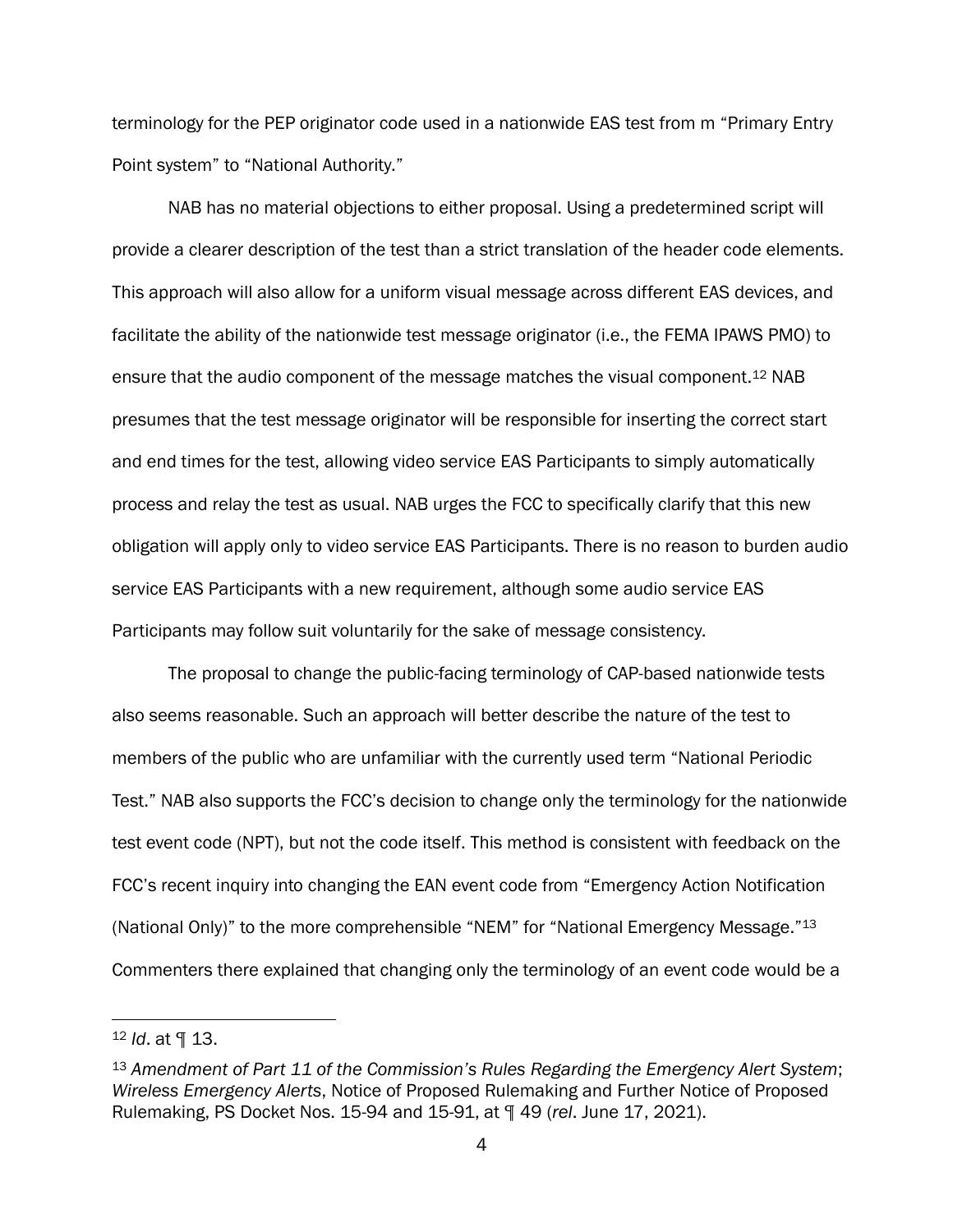simpler, lower risk transition than changing the underlying code. They also explained that this process can be implemented in a future software update of EAS equipment, does not require a specific transition date, and is more easily implemented by the range of EAS Participants.<sup>14</sup>

Thus, NAB supports changing the terminology for the NPT code as proposed, provided the FCC allows sufficient lead time for EAS equipment manufacturers and participants to implement the change in a regularly scheduled software update. NAB submits that an appropriate deadline for requiring this update is at least one year from the effective date of a final Commission decision on this issue.

## III. NAB SUPPORTS THE FCC'S PROPOSED APPROACH TO INCREASING USE OF CAP-ALERTNG, SUBJECT TO CERTAIN CONDITIONS

The FCC seeks to promote use of CAP EAS alerting through a requirement that EAS Participants, when receiving a legacy-based EAS state or local alert, poll the IPAWS CAP EAS server to verify if there is a CAP version of the same alert, and if so, process the CAP version instead.<sup>15</sup> Currently, EAS Participants may process whichever version of an EAS alert arrives first. However, among other superior capabilities, CAP facilitates an alert originator's ability to initiate an alert with enhanced text that generates a visual crawl which matches the aural message. Thus, the FCC seeks to increase use of CAP alerting so as to make it more likely that EAS alerts are broadcast with identical visual and audio components, which are more accessible to persons who are deaf or hard of hearing. 16

<sup>14</sup> Comments of Sage Alerting Systems, Inc. at 3, PS Docket Nos. 15-94 and 15-91 (Oct. 18, 2021); Comments of Digital Alert Systems, Inc. at 8, PS Docket Nos. 15-94 and 15-91 (Oct. 18, 2021).

 $15$  Notice at  $\P$  18.

<sup>16</sup> *Id*.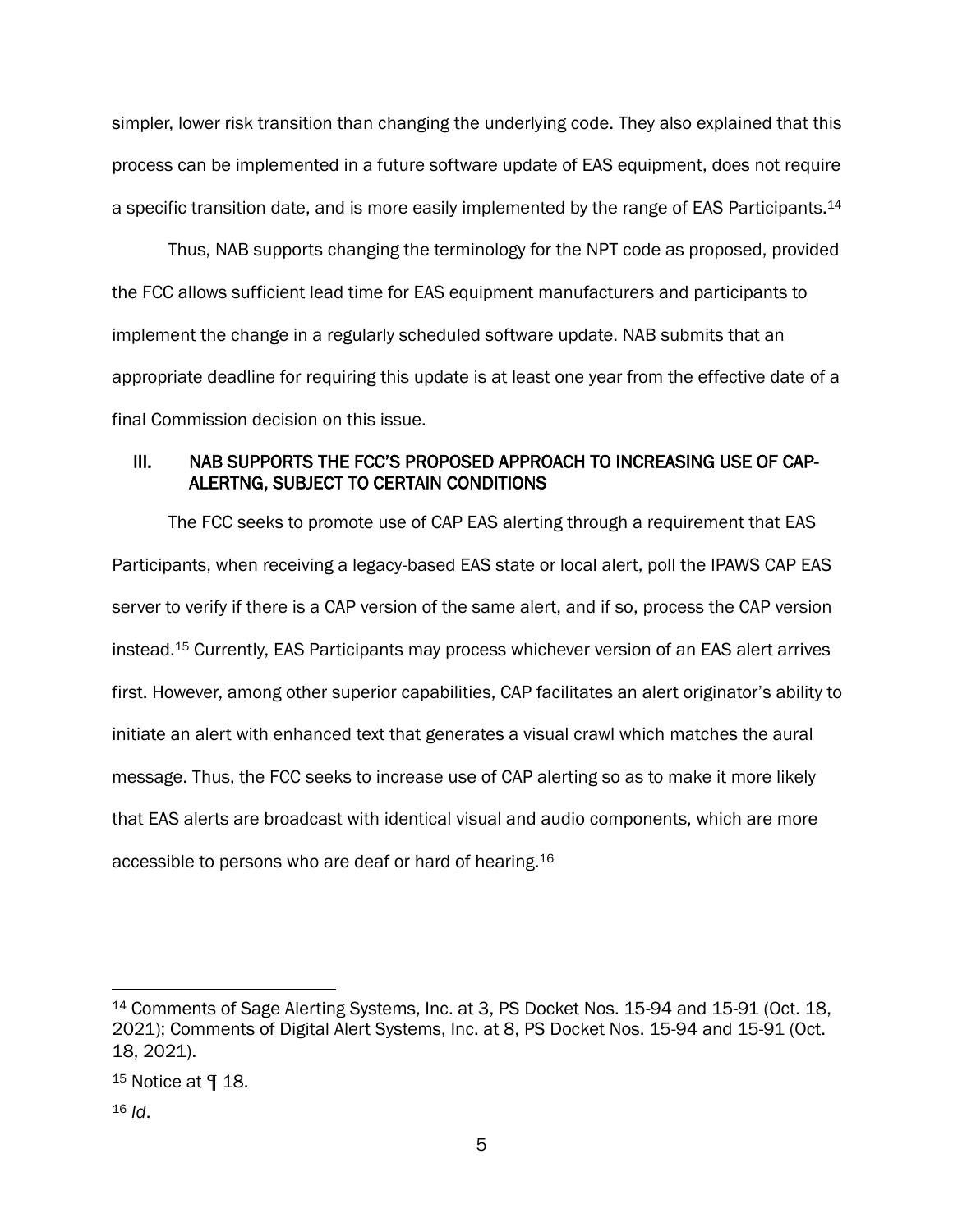Television broadcasters already go above and beyond the FCC's requirements to provide timely, accurate emergency,  $17$  and certainly support initiatives to help improve the accessibility of emergency warnings. We agree with the Notice that relaying EAS alerts with matching crawls and audio should improve public safety by allowing alert originators to create alerts with longer, more informative audio messages that can still be fully transcribed into visual crawls.<sup>18</sup> In general, NAB agrees that the FCC's proposed approach to increasing the use of CAP is reasonable, subject to certain conditions and clarifications.

First, the FCC must confirm that a mandate to automatically check for and process CAP alerts can be effectuated through a software upgrade that is simple and seamless, in all devices, and at no cost to EAS Participants. NAB understands that at least one of the most widely used EAS manufacturers has this capability,<sup>19</sup> but is not aware of whether or when other devices would be able facilitate this obligation. NAB strongly encourages the FCC to link implementation of this change to the availability of a sufficient software upgrade to their EAS device, and clarify that EAS Participants will not face any risk of enforcement for failing to implement this change because the required software upgrade is not available.

Relatedly, NAB urges the Commission not to adopt a date certain on when all EAS Participants must implement the change. The more efficient approach is for the FCC to

<sup>17</sup> 47 CFR § 79.2; Holly Bailey, *After Ida, New Orleans Residents Find a Source of Hope: The "Hurricane Station,*" The Washington Post (Sep. 8, 2021), available at [https://www.washingtonpost.com/nation/2021/09/08/new-orleans-ida-radio-wwl/;](https://www.washingtonpost.com/nation/2021/09/08/new-orleans-ida-radio-wwl/) Paul Greeley, *How Austin's KTBC Survived Covering Extreme Cold*, TVNewsCheck (Feb., 23, 2021), available at [https://marketshare.tvnewscheck.com/2021/02/23/how-austins-ktbc-survived](https://marketshare.tvnewscheck.com/2021/02/23/how-austins-ktbc-survived-covering-extreme-cold/)[covering-extreme-cold/.](https://marketshare.tvnewscheck.com/2021/02/23/how-austins-ktbc-survived-covering-extreme-cold/)

<sup>18</sup> Notice at ¶ 19.

<sup>19</sup> Comments of Gary E. Timm at 3, PS Docket No. 15-94 (Mar. 4, 2022).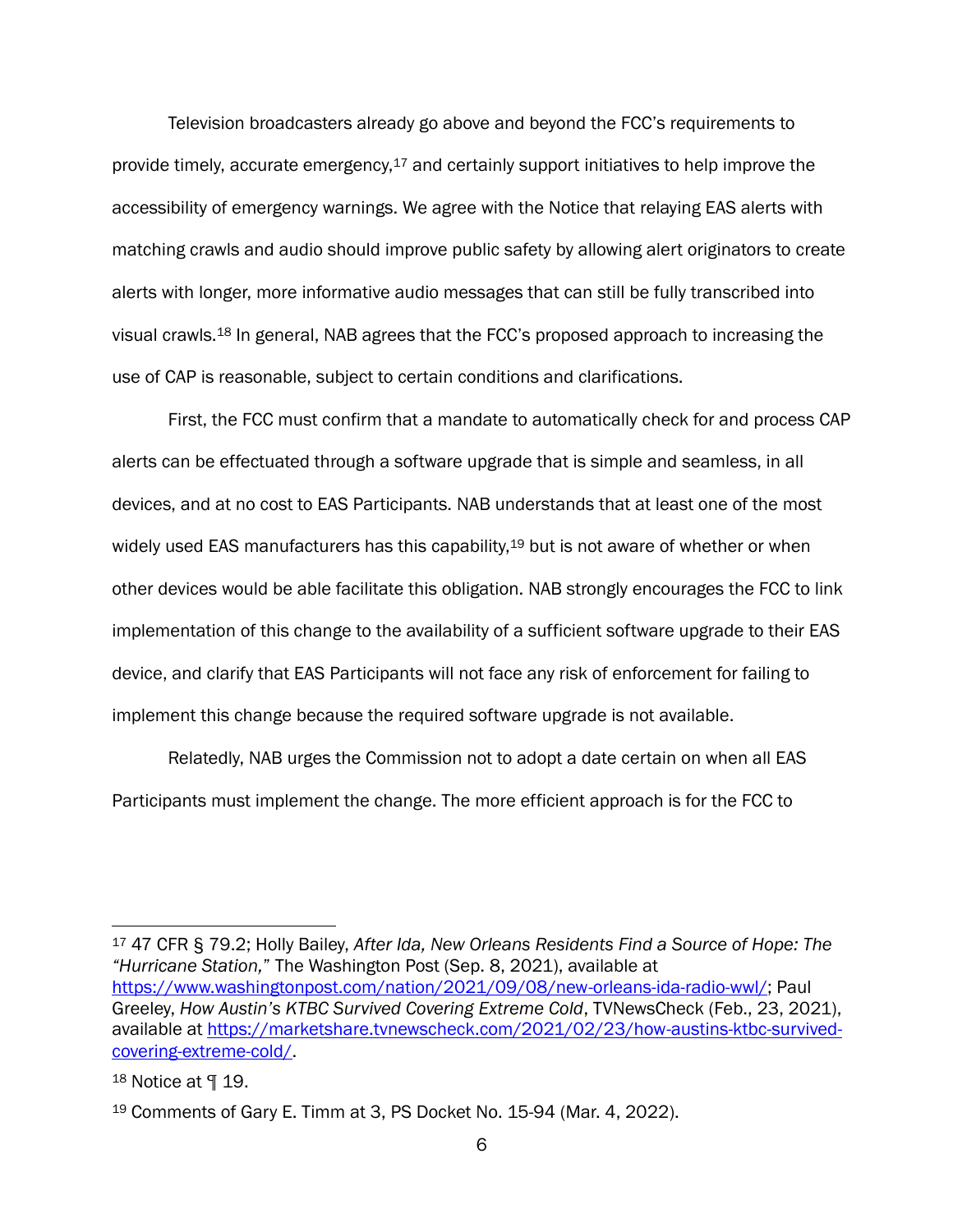establish a deadline with a long enough runway to allow EAS Participants to implement the change through a regularly scheduled software upgrade from their device manufacturer.

Second, the FCC proposes to apply this new obligation to check for CAP alerts only to local and state EAS alerts, which include alerts issued by the National Weather Service (NWS).<sup>20</sup> Indeed, the vast majority of EAS alerts received by broadcasters are issued by NWS.<sup>21</sup> However, as the FCC notes, weather emergencies are not passed to broadcasters via the FEMA IPAWS Atom feed. They are currently blocked per NWS request due to unrelated technical issues.<sup>22</sup> Thus, when EAS Participants receive a legacy-based EAS alert from NWS, and their device checks IPAWS for a CAP version of the alert, no such CAP version will exist. Although NAB appreciates the FCC's forethought in seeking to increase the accessibility of EAS alert crawls, the fact that the proposed new process will not include weather-related alerts issued by NWS may frustrate the realization of this goal for the foreseeable future. This further supports a delay in implementation. For example, there may be unintended consequences of a multi-step implementation, or confusion caused by only a small percentage of EAS alerts including matching visual crawls and audio messages. NAB recognizes that a CSRIC Working Group has examined and made recommendations regarding CAP-based NWS alerts via IPAWS,<sup>23</sup> but we are not aware of any specific progress so far towards resolving this issue. NAB further recognizes that the resolution of the IPAWS/NWS

<sup>20</sup> Notice at ¶ 2.

<sup>21</sup> *Review of the Emergency Alert System; Independent Spanish [Broadcasters](https://advance.lexis.com/api/document/collection/administrative-materials/id/54RV-4FG0-01KR-91T8-00000-00?page=646&reporter=2124&cite=%2027%20FCC%20Rcd%20642&context=1000516) Association, the Office of [Communication](https://advance.lexis.com/api/document/collection/administrative-materials/id/54RV-4FG0-01KR-91T8-00000-00?page=646&reporter=2124&cite=%2027%20FCC%20Rcd%20642&context=1000516) of the United Church of Christ, Inc., and the Minority Media and [Telecommunications](https://advance.lexis.com/api/document/collection/administrative-materials/id/54RV-4FG0-01KR-91T8-00000-00?page=646&reporter=2124&cite=%2027%20FCC%20Rcd%20642&context=1000516) Council, Petition for Immediate Relief; Randy Gehman Petition for [Rulemaking](https://advance.lexis.com/api/document/collection/administrative-materials/id/54RV-4FG0-01KR-91T8-00000-00?page=646&reporter=2124&cite=%2027%20FCC%20Rcd%20642&context=1000516)*, Fifth Report and Order, 27 FCC Rcd 642, 646 (2012).

<sup>22</sup> Notice at ¶ 18 note 44.

<sup>23</sup> CSRIC VII, Working Group 1, *Report on Recommendations To Resolve Duplicate National Weather Service Alerts* (March 10, 2021) available at [https://www.fcc.gov/about](https://www.fcc.gov/about-fcc/advisory-committees/communications-security-reliability-and-interoperability-council-vii)[fcc/advisory-committees/communications-security-reliability-and-interoperability-council-vii.](https://www.fcc.gov/about-fcc/advisory-committees/communications-security-reliability-and-interoperability-council-vii)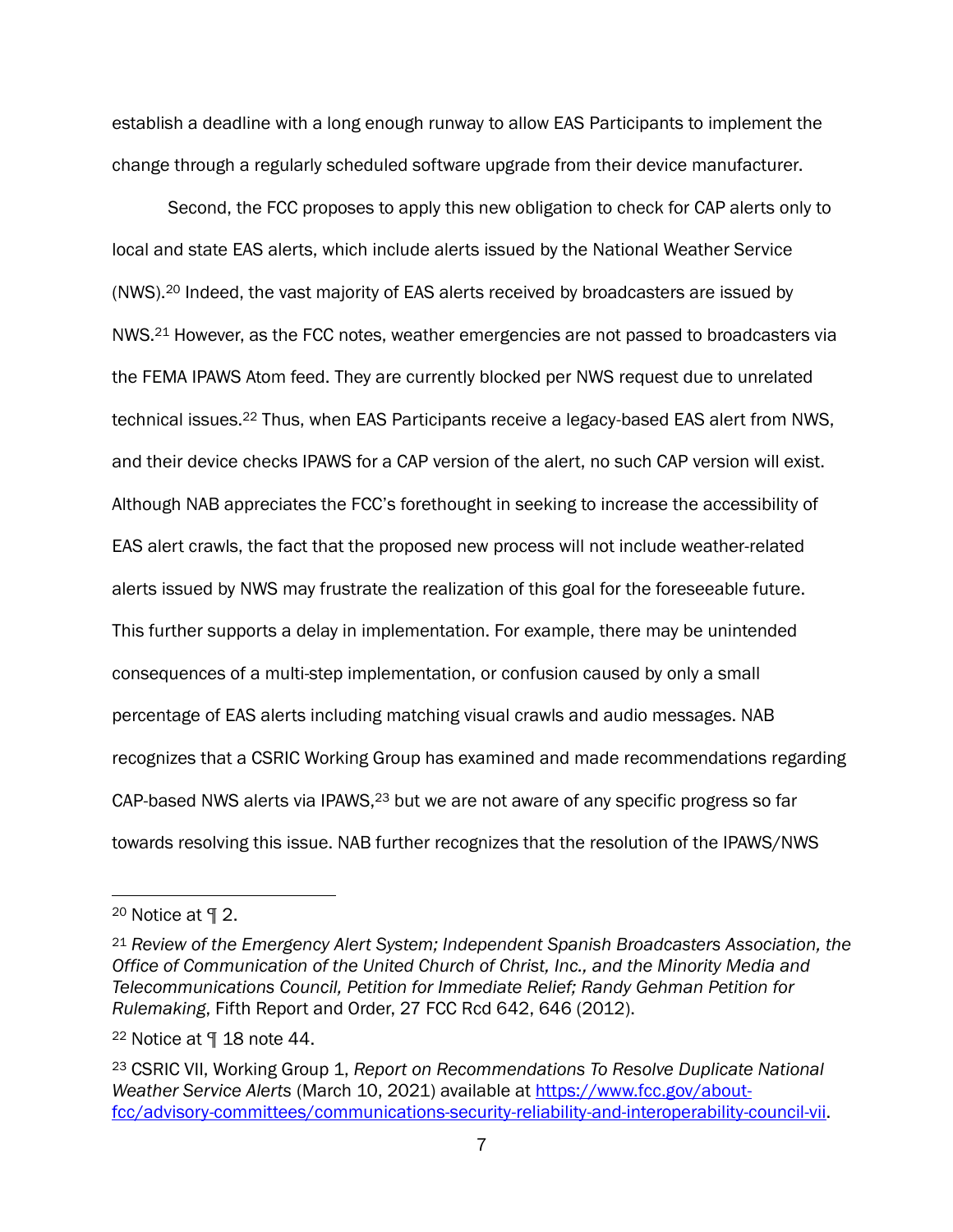gap is beyond the purview of the FCC. Nevertheless, until such time as it's resolved, and similar to above regarding a software upgrade, NAB submits that any deadline for compliance with the proposed mandate should be linked to a resolution of this gap in CAP alerting. We submit that a deadline of at least one year from the effective date of a final order in this proceeding should be sufficient, assuming that is enough time to resolve the concerns regarding software upgrades and NWS EAS alerts.

Third, NAB urges the FCC to confirm and clarify that none of the proposals in the Notice will lead to reduced government commitment to legacy-based EAS alerting. Legacy EAS is more robust and survivable in the event of a significant national emergency because, unlike CAP alerting, legacy EAS is not dependent on Internet access or affected by the loss or congestion of cellular and IP services during a storm. In addition, FEMA has physically hardened a substantial percentage of the most important facilities in the legacy EAS system, Primary Entry Point stations,<sup>24</sup> to help ensure the dissemination of a Presidential EAS alert in the event of a catastrophic emergency. Thus, legacy-based EAS alerting provides critical redundancy to the nation's emergency warning system. Finally, broadcasters and other EAS Participants have invested heavily in equipment and devices required to receive, process, and relay legacy-based alerts. NAB submits that maintaining the support and dedication of all stakeholders to legacy alerting is important to the safety of Americans' life and property during emergencies, and would strongly oppose any FCC proposals that could, unintentionally or not, diminish the effectiveness of the legacy-based backbone of EAS.

<sup>24</sup> *See, e.g., FEMA and WBZ NewsRadio Boston to Unveil New Emergency Broadcast Studio*, FEMA Press Release (Oct. 15, 2021), available at [https://www.fema.gov/press](https://www.fema.gov/press-release/20220214/fema-and-wbz-newsradio-boston-unveil-new-emergency-broadcast-studio)[release/20220214/fema-and-wbz-newsradio-boston-unveil-new-emergency-broadcast-studio.](https://www.fema.gov/press-release/20220214/fema-and-wbz-newsradio-boston-unveil-new-emergency-broadcast-studio)